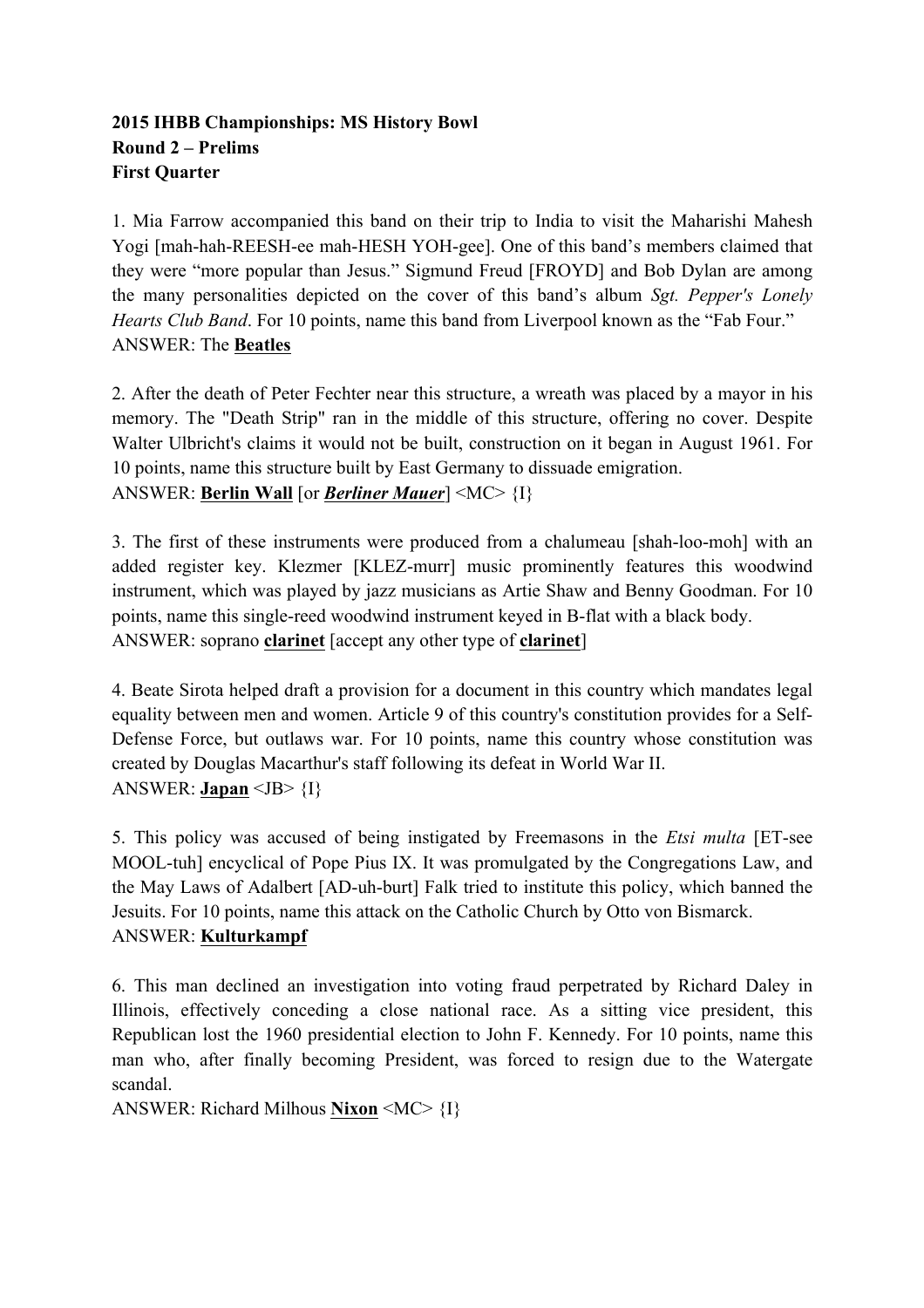7. This system was developed by Aloysius Lilius and introduced in the papal bull *Inter Gravissimas*. Its 1752 adoption in Great Britain was not actually met by mobs demanding, "Give us back our eleven days!" For 10 points, name this still-used system of determining the date, which superseded the Julian calendar.

ANSWER: **Gregorian** calendar <DW> {I}

8. One American with this job encouraged the correspondence of the elderly Adams and Jefferson and was named Benjamin Rush. Members of this profession used a technique popularized by Edward Jenner called inoculation. For 10 points, name this profession whose members once practiced bloodletting and now use tools like the stethoscope.

ANSWER: **doctor**s [or **physician**s; or **surgeon**s; or other obvious equivalents]

## **Second Quarter**

1. Yang Guifei [yong gwee-fay], one of the Four Beauties, was the consort of this dynasty's Emperor Xuanzong. It was interrupted by the Second Zhou [zhoe] Dynasty of Empress Wu, and it rose to power after the Sui [sway] dynasty. Its first emperor was Taizong, and Li Po and Dufu were famous poets who lived during this dynasty. For 10 points, name this Chinese dynasty that lasted from 618 to 907.

ANSWER: **Tang** Dynasty [or **Tang** chao]

BONUS: The Tang Dynasty primarily fought members of which religion at the  $8<sup>th</sup>$  century of the Battle of the Talas River in Central Asia?

ANSWER: **Islam** (accept Muslims)

2. This country's flag emerges from the "N" in the iconic blood-red logo of one of its protest movements, which forced its government to agree to the Round Table Talks. This country's Gdansk [guh-DONSK] Shipyards were where Lech Walesa [LECK vuh-LENN-suh] founded a trade union. For 10 points, name this Eastern European country whose largest city was headquarters to the Warsaw Pact.

ANSWER: **Poland** [or Republic of **Poland**; or Rzeczpospolita **Polska**] BONUS: Name the trade union founded by Lech Walesa. ANSWER: **Solidarity**

3. A Henry of the Welf dynasty with this nickname was a rival of Frederick Barbarossa. Opposite the unicorn, one of them is a supporter of the coat of arms of the United Kingdom. A winged one, which symbolizes Saint Mark, in turn symbolizes Venice. For 10 points, name this animal whose "heart" was a nickname for Richard I of England.

ANSWER: **lion**s [or **Henry the Lion**; or **lion** rampant; or winged **lion** of Venice; or Richard I **Lion**heart]

BONUS: Two lions appear on the Lion Gate into what ancient city on the Peloponnese in Greece, where Heinrich Schliemann found the "Mask of Agamemnon"?

ANSWER: **Mycenae** [or **Mikenés**] <MJ> {I}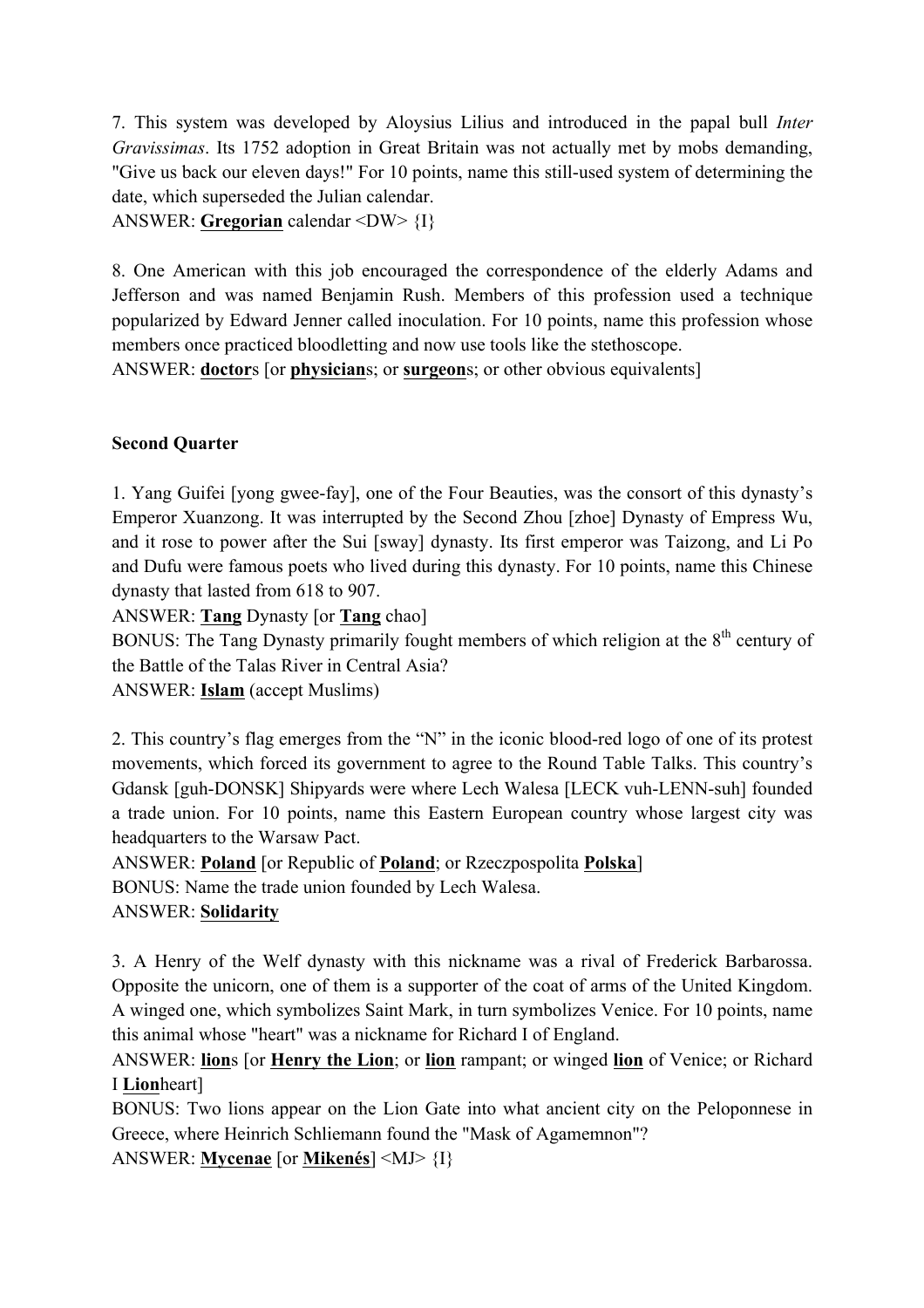4. This victor over the Pallantidae volunteered for a contest held in honor of the dead boy Androgeus. In another story, this son and successor of Aegeus fled the island of Naxos while his lover was still sleeping there; this man had previously received a golden thread from that lover, Ariadne. For 10 points, name this mythical king of Athens who slew the Minotaur. ANSWER: **Theseus**

BONUS: In another Athenian founding myth, what Greek god lost a contest to Athena when his salty spring was less impressive than her olive tree?

ANSWER: **Poseidon** [do not accept "Neptune"] <MJ> {I}

5. This site was first attacked by Ramzi Yousef in 1993. These buildings were the tallest in the world from 1971 to 1973 until the opening of the Sears Tower, some 1000 miles to the west. Two hijacked planes were flown into these buildings by terrorists, causing their destruction. For 10 points, what buildings were destroyed on September 11, 2001, by Al Oaeda?

## ANSWER: **World Trade Center** [or the **Twin Towers**]

BONUS: On September 11, 2001, a plane attacked this office building in Arlington, VA as well.

ANSWER: the **Pentagon**

6. This man was advised by the navigator William Adams. This man was protected from warriors of the Iga clan by his loyal vassal Hattori Hanzo. This last of the three great unifiers led the victorious Eastern forces at the Battle of Sekigahara. For 10 points, name this first leader of Japan's final Shogunate.

ANSWER: **Tokugawa** Ieyasu

BONUS: Tokugawa's army used arquebuses, a early type of what weapon, at Sekigahara? ANSWER: **gun**s (accept **musket**s or **firearm**s) <EM> {I}

7. The victorious commander in this battle attacked when a 5-5 tie among the Strategoi was broken by the Polemarch (**pr. PO-le-mark**), Callimachus. 4 ranks of hoplites in the center and 8 on the flanks were used by Miltiades to defeat the forces of Datis here. For 10 points, name this victory for Athens over Persia, after which a messenger ran 26.2 miles back to Athens.

#### ANSWER: Battle of **Marathon**

BONUS: What was the name of the messenger who, according to Plutarch, ran back to Athens after the battle of Marathon and died after announcing the Greek victory? ANSWER: **Pheidippides** [or **Phidippides**] <JZ> {I}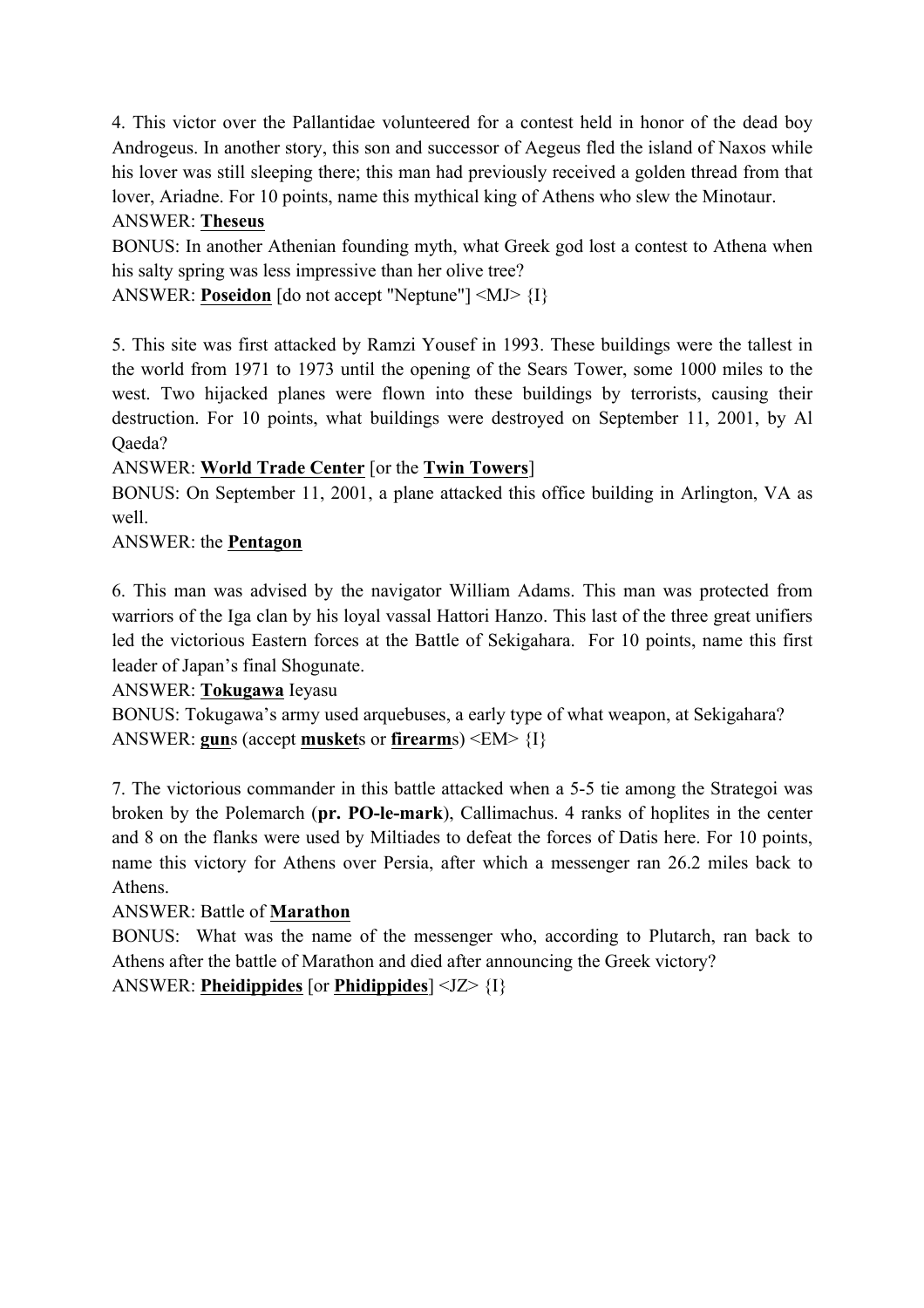8. This movement took its name from a painting of the harbor of Le Havre [lay hahv] over which the sun rises. The Salon of the Refused often exhibited this movement's works, including *Luncheon on the Grass*. For 10 points, name this art movement whose members included Pierre-Auguste Renoir and Claude Monet.

ANSWER: **Impression**ism [accept word forms]

BONUS: Which American painter's depiction of a girl in a white dress, *Symphony in White, No. 1*, was also shown at the Salon des Refusés?

ANSWER: James Abbott McNeill **Whistler**

#### **Third Quarter**

**Categories:**

## **SUBSTITUTIONS, IF ANY, MUST BE DONE BEFORE CATEGORIES ARE REVEALED!**

#### **RISE OF JAPAN, QING DYNASTY, FORMER SOVIET REPUBLICS**

RISE OF JAPAN Who or what was... 1. The title of the de facto military rulers of feudal Japan? ANSWER: [seii tai] **shogun**

2. The military class banned from carrying swords and then abolished during modernization? ANSWER: **samurai**

3. The emperor who launched a namesake period of modernization? ANSWER: **Meiji** [may-jee] Emperor [or Meiji tenno **Mutsuhito**]

4. The other Asian power which Japan defeated in an 1894-5 war? ANSWER: **China** [or **Zhongguo**; or **Qing** dynasty; or **Qing** Chao; or Empire of the Great **Qing**; or Da **Qing** Diguo]

5. The peninsular country annexed by Japan in 1910? ANSWER: **Korea** [or **Hanguk**]

6. The crushing naval victory by Japan over Russia in 1905? ANSWER: Battle of **Tsushima** [soo-shee-muh] Strait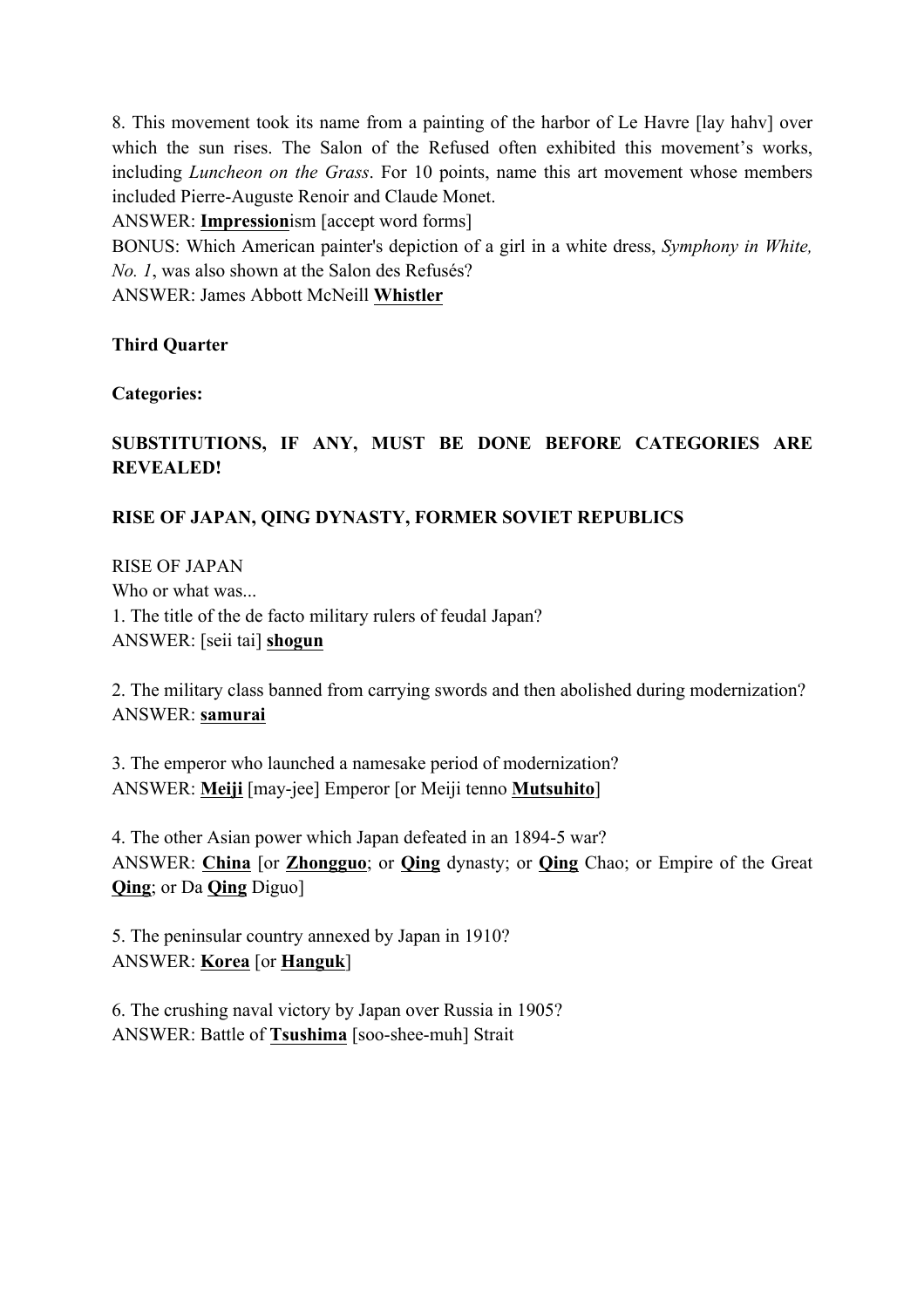QING DYNASTY The Qing Dynasty… 1. Had its capital in which city, which is still the capital of China? ANSWER: **Beijing** [accept **Peking**]

2. Lost two wars named after which drug? ANSWER: **opium**

3. Faced which rebellion in 1900 that showed the weakness of China compared to the west? ANSWER: **Boxer** Rebellion

4. Was governed from which complex of buildings near Tiananmen Square? ANSWER: **Forbidden City**

5. Signed the Treaty of Nerchinsk with which large country to the north? ANSWER: **Russia**n Empire

6. Was led by member of which ethnic group from a region of northeast China? ANSWER: **Manchu**

# FORMER SOVIET REPUBLICS Which former Soviet republic... 1. Was the site of the Chernobyl disaster? ANSWER: **Ukraine**

2. Was the birthplace of Joseph Stalin and fought a war with Russia over South Ossetia? ANSWER: **Georgia**

3. Is the southernmost of the Baltic States and was the first to break away from the USSR? ANSWER: **Lithuania**

4. Has been ruled for decades by Alexander Lukashenko as Europe's so-called "last dictatorship"? ANSWER: **Belarus**

5. Is home to the Baikonur Cosmodrome, used by Russians to launch spacecraft? ANSWER: **Kazakhstan**

6. Is home to a breakaway state along the Dniester River and was once part of Romania? ANSWER: **Moldova**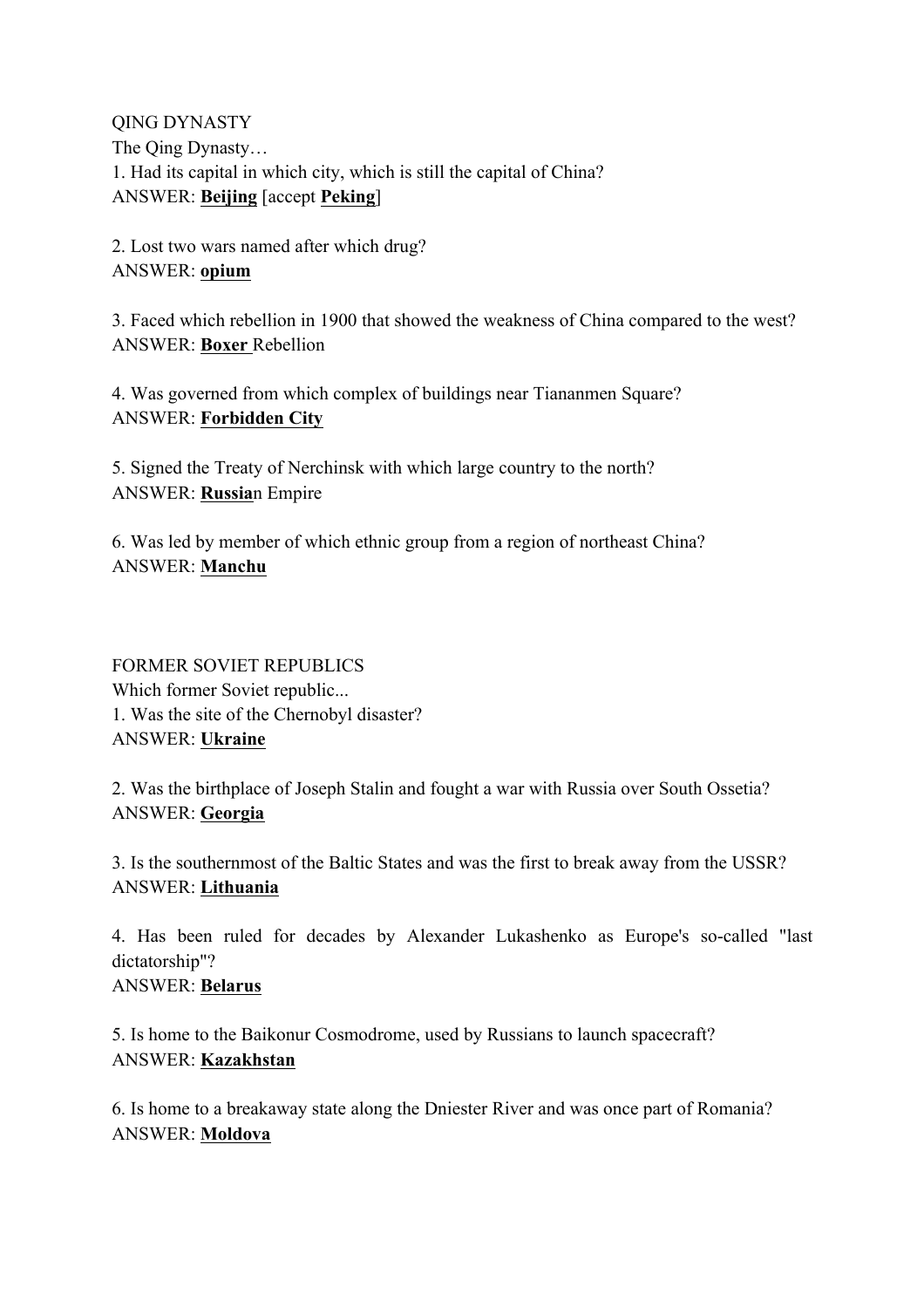#### **Fourth Quarter**

1. **One of this country's culture heroes defends a brown bull from being stolen by singlehandedly engaging (+) Queen Medb's [MAYV's] warriors during the Cattle Raid of Cooley. This country's folk heroes include** (\*) Cuchulain and Finn McCool. For 10 points, name this country whose mythology is described in the Ulster Cycle, a manuscript of which is in its city of Dublin.

ANSWER: Republic of **Ireland**

2. **One area of this city contains the residential area Neve Tzedek. This city is home to the Habima theater and a city center around (+) Rothschild Avenue. The growth of this city, whose name literally means "spring hill," caused the nearby city of (\*)** Jaffa to dwindle until this city absorbed it. For 10 points, name this  $2<sup>nd</sup>$ -most populous city of Israel. ANSWER: **Tel Aviv**-Yafo, Israel [do not accept or prompt on "Jaffa" or "Yafo"] <MJ> {I}

3. **This man was the subject of a biography by the bishop Asser, who helped him translate Latin works. He forced the (+) Danish king Guthrum to convert to Christianity. He reformed the military to defend against further (\*)** Viking attacks. For 10 points, name this Anglo-Saxon king of Wessex nicknamed "the Great". ANSWER: **Alfred** the Great [or **Alfred** I] <TR> {I}

4. **This artist trained the Moorish painter Juan de Pareja. This painter of** *The Surrender of Breda* **showed his patron (+) Philip IV in a mirror in the back of a painting showing a**  dog and some dwarfs around the (\*) Infanta Margarita. For 10 points, name this 17<sup>th</sup> century Spanish painter of *Las Meninas* or The Maids of Honor. ANSWER: Diego **Velazquez** <MJ> {I}

5. **The discoverer of the p-n junction, Russell Ohl, also improved greatly on early selenium-based designs for these things. Ronald Reagan had these objects removed from the (+) White House, undoing an installation ordered by his predecessor had during the 1979 oil crisis. Solyndra is a failed company that produces, (\*)** for 10 points, what items that capture energy from the sun?

ANSWER: **solar panel**s [or **solar cell**s; or **photovoltaic cell**s; accept **solar** power industry until "objects" $|\langle MJ \rangle \langle I|\rangle$ 

6. **This office greatly diminished in prestige after "la seize mai," when one of its holders dismissed his rival (+) Jules Simon. Raymond Poincare held this post throughout World War I, Felix Faure held it during the (\*)** Dreyfus Affair, and Adolphe Thiers took control of it at the start of the Third Republic after the Paris Commune. For 10 points, name this chief executive position of a European country.

ANSWER: **President of France** [or **French President**; or **President** de la Republique **francaise**] <AG> {I}